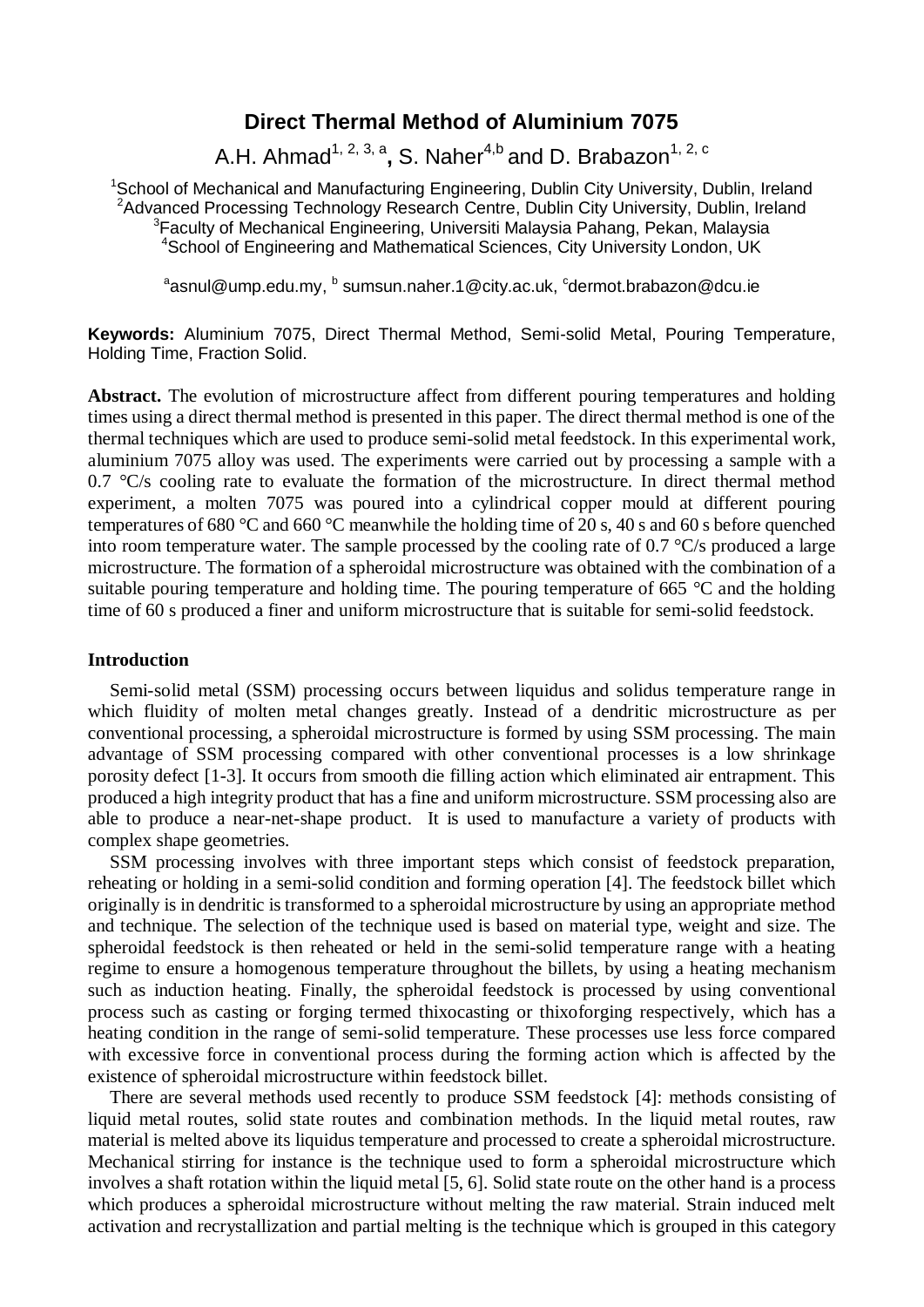[7, 8]. The spheroidal microstructure deformation is achieved by hot working the raw material either above or below the recrystallization temperature and then cold working. The combination of methods involves a combination of more than one technique to produce spheroidal feedstock. The self-inoculation method is the combination method which joins the cooling slope and the swirled enthalpy equilibrium device [9]. The higher superheating temperature is able to be used which indicates its advantage compared with other SSM techniques.

Direct Thermal Method (DTM) is a technique which involves pouring the molten alloy into a cylindrical copper mould to produce a globular microstructure [10, 11]. The poor external heat transfer characteristic of a cylindrical copper mould is a factor which allows rapid cooling to a low superheat alloy. This initial rapid cooling action increases the formation of multiple nucleation events within alloys during solidification. Globular shape in the primary solid is achieved by isothermal arrest which enables a diffusion-dominated process. Heat matching between the cooper mould and alloy which results from a very thin mould wall catalysed the instantaneous cooling condition. In order to capture microstructure features after the desirable pseudo-isothermal holding, the mould is quenched in room temperature water.

Fraction solid is one of the important parameters in SSM forming [12]. It determines the flow ability of the material and influences the formation of the microstructure and defects. Lashkari and Ghomashchi [12] suggest the SSM processing of the feedstock to obtain a low viscosity and a high fraction solid content. The viscosity helps the material to flow inside the mould cavity meanwhile high fraction solid prevent the possible defect to deform. In SSM forming (thixocasting), the fraction solid was typically occurs in the range of 0.30 to 0.50 [8] and in some other cases in the range of 0.60 to 0.70 [13, 14].

Aluminium 7075 is a material which is used to produce high stresses components. Mechanical properties of 7075 are higher than other aluminium alloy systems [15]. It is also known as 'difficult to cast' alloy due to its narrow solidification range and tend to form a hot tearing defect. There were several works which use a 7075 for SSM processing routes [8, 16]. The 7075 was thixoextruded into a die cavity by using the recrystallization and partial melting method. The selection of a proper thixoforming temperature range which results an increment in mechanical properties and reduces defect deformation. In addition, the material flows inside the die cavity was also influenced by the speed of ram used. A finer shape and more spherical microstructure throughout sample with higher tensile properties for thixoforming feedstock also occur inside the material which was produced by using the recrystallization and partial melting process [7, 17]. However, a brittle appearance was found in the thixoformed sample. In order to overcome this problem, a post-heat treatment process was applied.

In the literature it was found that the DTM was able to produce a spherical microstructure for the SSM feedstock [18, 19]. The combination of a suitable pouring temperature and a holding time which proven to produce a finer microstructure feature. The effects of different material used for the mould and the wall thickness were also separately investigated [20]. However, the previous research concentrations of DTM were more towards the mould and less attention were given to the raw materials used. The previous studies concentrated merely on the aluminium silicon alloy which has advantage in the flow ability but lower in the mechanical properties compared with the aluminium 7075. The aim of this study was to investigate the relationship between pouring temperature and holding time of DTM by using aluminium 7075 in order to produce a spheroidal microstructure for the SSM feedstock. In addition, the effects of solidification rate and fraction solid resulting from the different pouring temperature and holding time used were particularly determined.

### **Experimental Procedure**

Commercial aluminium 7075 was used for this experimental work with the chemical compositions were determined by using Oxford Instrument Arc Spectrometer and together from the literature is presented in [Table 1.](#page-2-0)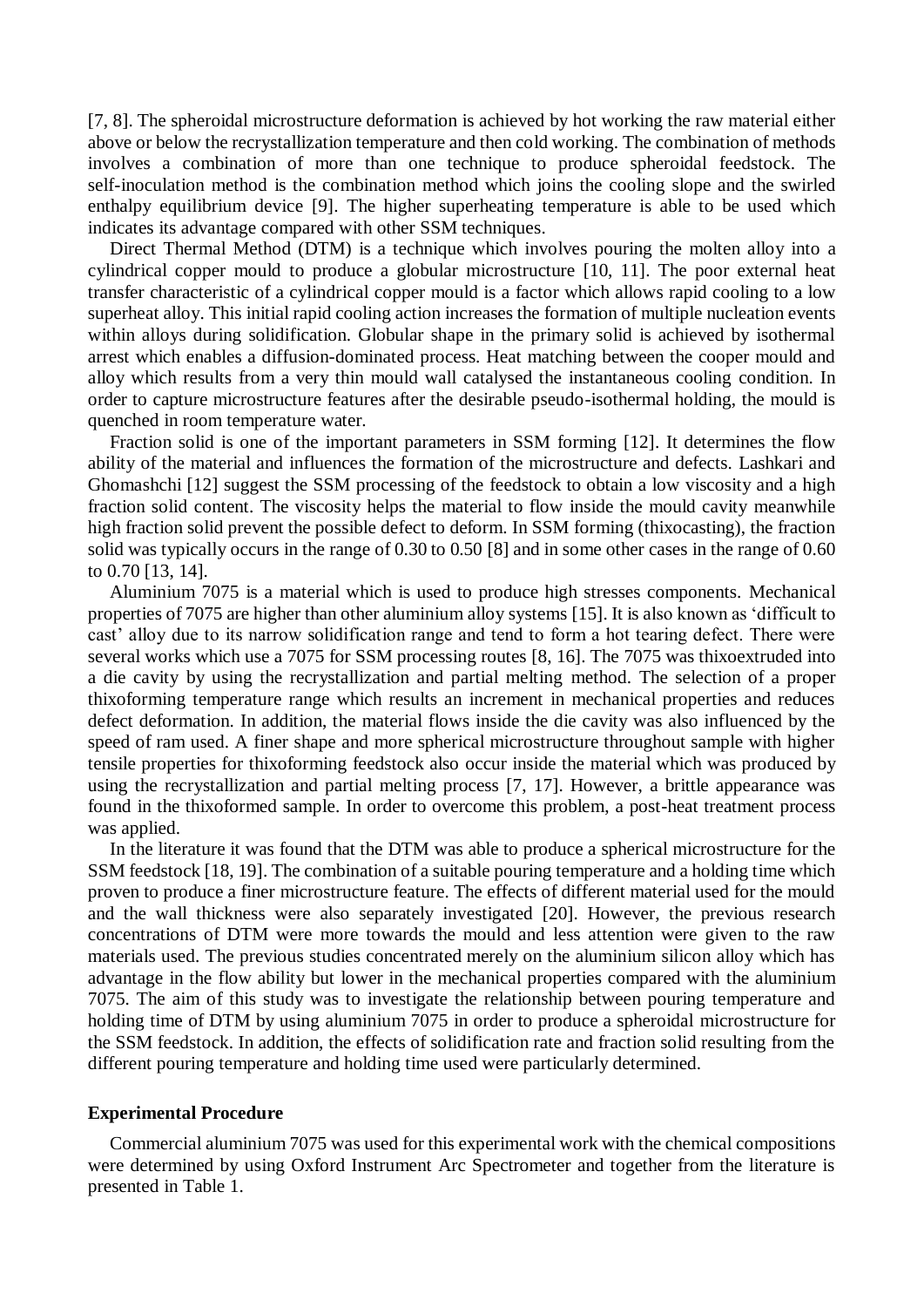<span id="page-2-0"></span>Table 1: The chemical composition of the aluminium 7075

| Source     | $(wt\%)$ Al |                                                                       | Cu Fe | Mg Mn Si Ti                        |  |  |  |
|------------|-------------|-----------------------------------------------------------------------|-------|------------------------------------|--|--|--|
| Experiment | 88.5        | 0.20                                                                  |       | 2.02 0.24 2.38 0.12 0.14 0.09 6.04 |  |  |  |
| ASM [21]   |             | $87.1-91.4$ 0.18-0.28 1.2-2.0 < 0.5 2.1-2.9 < 0.3 < 0.4 < 0.2 5.1-6.1 |       |                                    |  |  |  |

Normal solidification experiment was performed to evaluate the 7075 microstructure formation which was solidified at a lower cooling rate compare with a higher cooling rate in copper mould. The cooling rate of the molten7075 inside the copper mould for DTM was found approximately at 1 °C/s [19]. Graphite crucible of 100 mm diameter and 100 mm height was used to place a 1 kg 7075 billet. The crucible was then heated to a temperature 750  $\degree$ C by using a box furnace. The crucible with molten metal was then placed in a forced air flows to increase the cooling rate. The cooling rate was recorded by using a K-type thermocouple equipped with a data acquisition (DAQ).

Another 1 kg aluminium 7075 ingot which was placed in the graphite crucible was heated to a temperature 700 °C by using the resistance heated Carbolite 1600 box furnace. Once the desired temperature of the melt was obtained, it was poured into a cylindrical copper mould with 1 mm wall thickness, 25 mm in diameter, and 100 mm in height. The different pouring temperatures were set at 665 °C and 685 °C. After pouring molten metal into the mould, it was held for 20 s, 40 s or 60 s at semi-solid temperatures, before quenched into room temperature water. Schematic diagram for DTM apparatus is presented in Fig.1 as follows:



Figure 1: Schematic for DTM used in the experimental work.

The semi-solid temperature range of 7075 alloy is quoted with the different solidus and liquidus temperatures depending on the source of reference. In one previous work this range was reported as 472.8 °C to 636.7 °C [22]. Fig. 2 shows the fraction solid vs temperature curve of 7075 at 0.7 °C/s cooling rate. The cooling rate was calculated from the portion of the cooling curve between 10 °C and 20 °C above the liquidus temperature. This fraction solid curve was selected because it was close to DTM cooling rate. It was then used to estimate the amount of solid inside the material before quenching. Temperatures for 7075 which was in the range of 0.5 to 0.7 fraction solid were between 618 °C to 630°C respectively (see Fig. 2).

Samples which were obtained from a starting material and a solidified alloy from a normal solidification experiment were divided at three different locations. The normal solidification specimens were sliced 50 mm from the top, at the centre, and both walls of the crucible. The DTM specimens were cut at 10 mm, 20 mm and 95 mm from the top of the mould respectively by using the lathe machine. The samples were mounted in Bakelite and were ground using 240, 600, and 1200 grit paper, polished using 9 micron and given a final polish to 0.5 micron by using diamond paste. The samples were then etched by using Keller's etch. SEM Reichert MeF2 universal camera optical microscope was then used to view the microstructure and Buhler Omnimet Enterprise software was used to capture the microstructure images.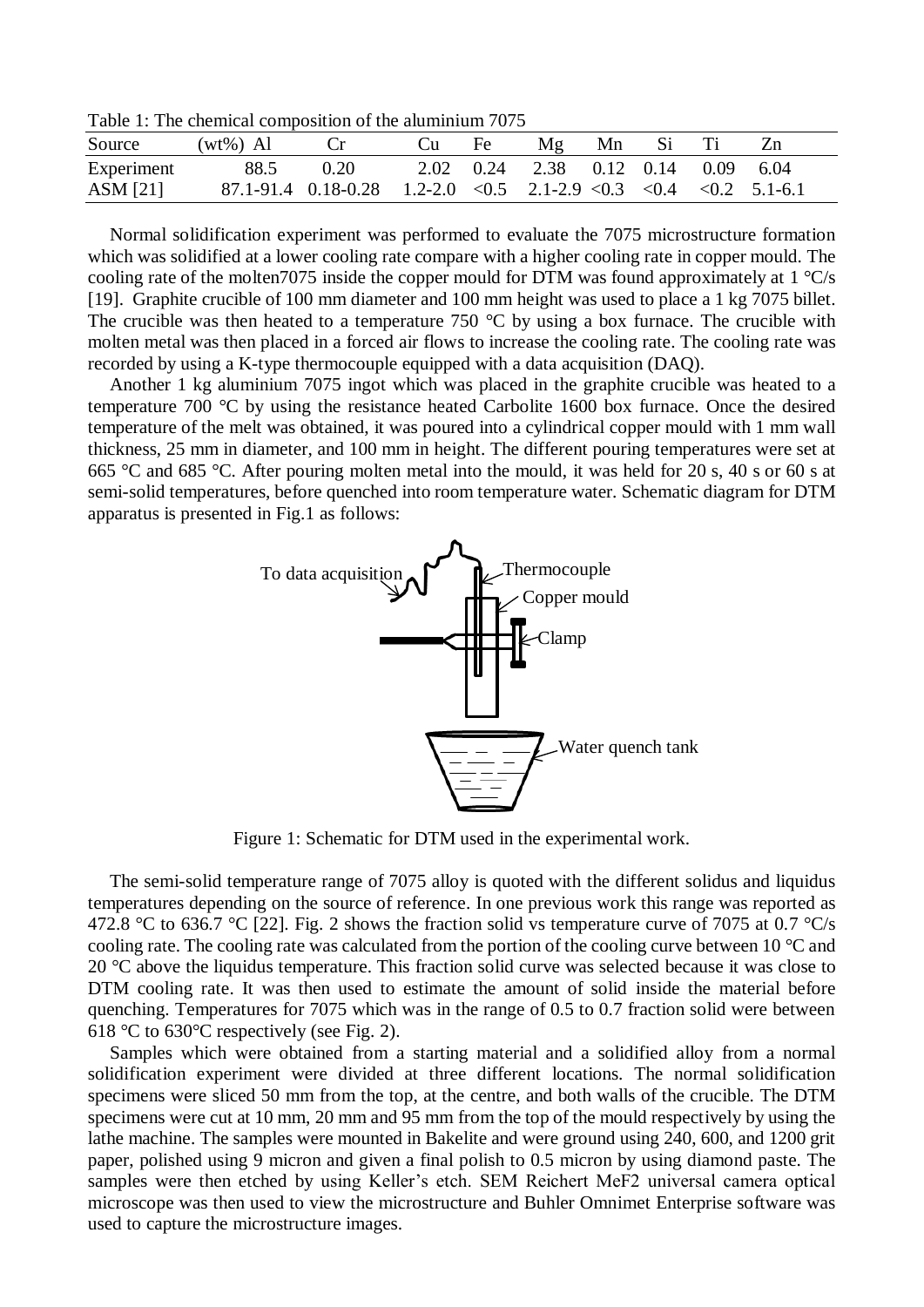

Figure 2: Temperature-fraction solid relation for aluminium 7075 for a cooling rate of 0.7°C/s (before liquidus temperature) [22].

# **Results and Discussion**

**Starting Material.** The microstructure of a starting material is presented in Fig. 3. Grain structures of 7075 were elongated and unrecrystallised by the contrast within the elongated grains.



Figure 3: As- received microstructure for aluminium 7075 viewed using optical microscope with 40x magnification.

**Normal Solidification.** The microstructure of aluminium 7075 which solidified inside a graphite crucible is presented in Fig. 4. The molten alloy solidified at a cooling rate of 0.7 °C/s (before the liquidus temperature). The formed microstructures were large, dendritic and less spheroidal compared with the microstructure produced by using the DTM. This result reveals the cooling rate which was used for processing a material gives a significant effect to microstructure formation.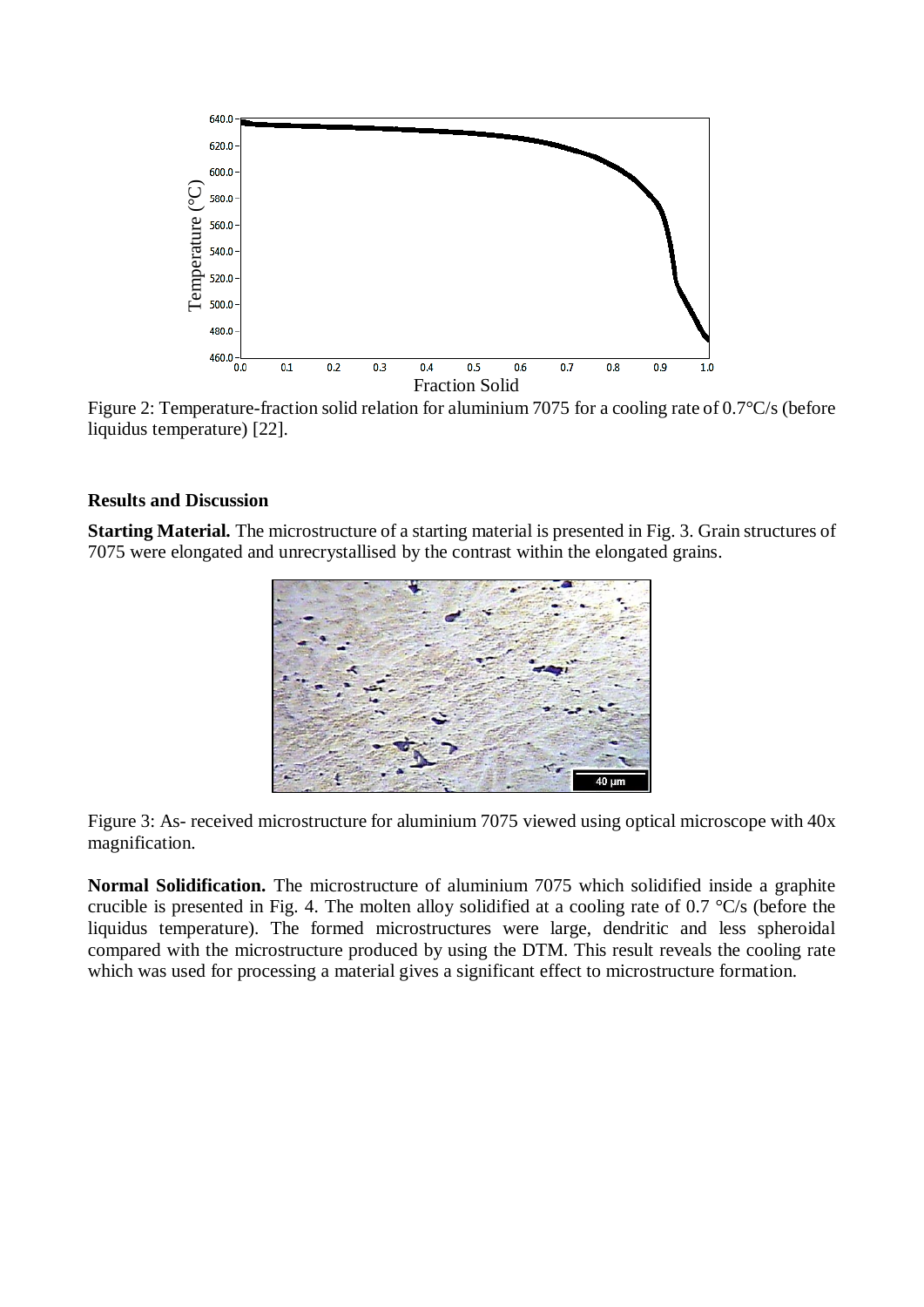

Figure 4: Microstructure for 7075 at 0.7 °C/s which solidified inside a graphite crucible with a forced air flow.

**Different Pouring Temperature.** The microstructure for pouring temperature of 685 °C and 665 °C are presented in Fig. 5. It was apparent from these figures the microstructure for pouring temperature of 685 °C was less spheroidal compare with the microstructure for pouring temperature of 665 °C. The microstructure in Fig. 5 (a), Fig. 5 (b) and Fig. 5 (c) shows there were several spheroidal microstructures occurred but it was dominant in Fig. 5 (d), Fig. 5 (e) and Fig. 5 (f). This result shows that the formation of more spheroidal microstructure was at a lower pouring temperature. The microstructure was more spherical and in a uniform shape.

**Different Holding Time.** Microstructure for specimens with the different pouring temperatures and holding times are presented in Fig. 5. The microstructures for pouring temperature of 685 °C with holding times of 20 s, 40 s, 60 s are shown in Fig. 5 (a), Fig. 5 (b) and Fig. 5 (c) respectively. Meanwhile for pouring temperature of 665 °C with holding time 20 s, 40 s and 60 s are presented in Fig. 5 (d), Fig. 5 (e) and Fig. 5 (f). The role of holding time in the DTM was to make sure the adequate temperature was achieved before quenching. As the temperature in the copper mould drops at  $1^{\circ}C/s$ , the quenching temperatures were estimated accordingly. The quenching temperatures for pouring temperature of 685 °C with the holding time of 60 s, 40 s and 20 s were at 625 °C, 645 °C and 665 °C respectively. Meanwhile, the quenching temperatures for 665 °C with the holding time of 60 s, 40 s and 20 s were at 605 °C, 625 °C and 645 °C.

In order to evaluate the relationship between microstructure evolution and quenching temperature, the respective quenching temperatures were then referred back to Fig. 2 to estimate the value of a fraction solid. The fraction solid values for the quenching temperature of 665 °C, 625 °C and 605 °C were approximately at 0, 0.60 and 0.80 respectively. The formation of more spherical microstructure was at the pouring temperature of 665 °C with the holding time of 60 s as in Fig. 5 (d). At this temperature, fraction solid within the sample was approximately at 0.80. Less spherical microstructure occurred at the pouring temperature of 685 °C with the holding time of 20 s as shown in Fig. 5 (c) at approximately 0 fraction solid. The microstructure of the sample with the pouring temperature of 685 °C and the holding time of 40 s (Fig. 5 (b)) was similar to microstructure in Fig. 5 (a) that equivalent to 0.60 fraction solid. This was due to a similar quenching temperature which was applied for both specimens that reflects the same fraction solid within sample. These results indicated that the value of fraction solid which occurs inside the molten metal during quenching plays the important roles in the formation of microstructure.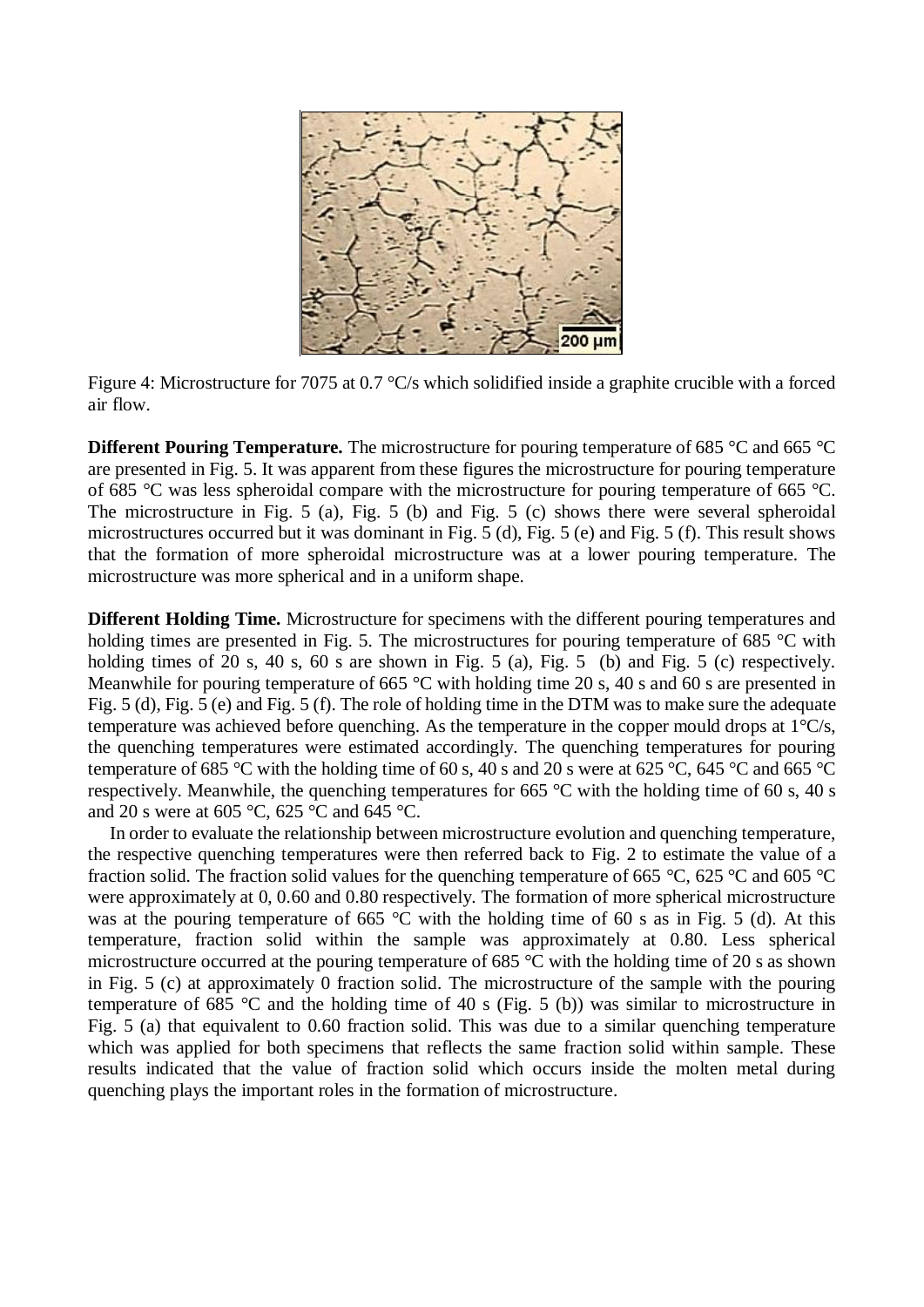

Figure 5: Microstructures for different pouring temperatures and holding times with (a) pouring temperature 685 °C and holding time 60 s, (b) pouring temperature 685 °C and holding time 40 s, (c) pouring temperature 685 °C and holding time 20 s, (d) pouring temperature 665 °C and holding time 60 s, (e) pouring temperature 665 °C and holding time 40 s and (f) pouring temperature 665 °C and holding time 20 s.

**Effect of Cooling Rate.** Cooling rate determine the successful of DTM to produce a spheroidal microstructure. The principle of DTM which allows the quick heat change retards the formation of microstructure. The chilling effect which occurred in the copper mould produced the smaller nuclei and affects the formation of a spheroidal microstructure. The formation of the microstructure depended on cooling rate which was used for material processing [23-25]. Lower cooling rate produced a dendritic microstructure which is less spheroidal. It was clearly shown by the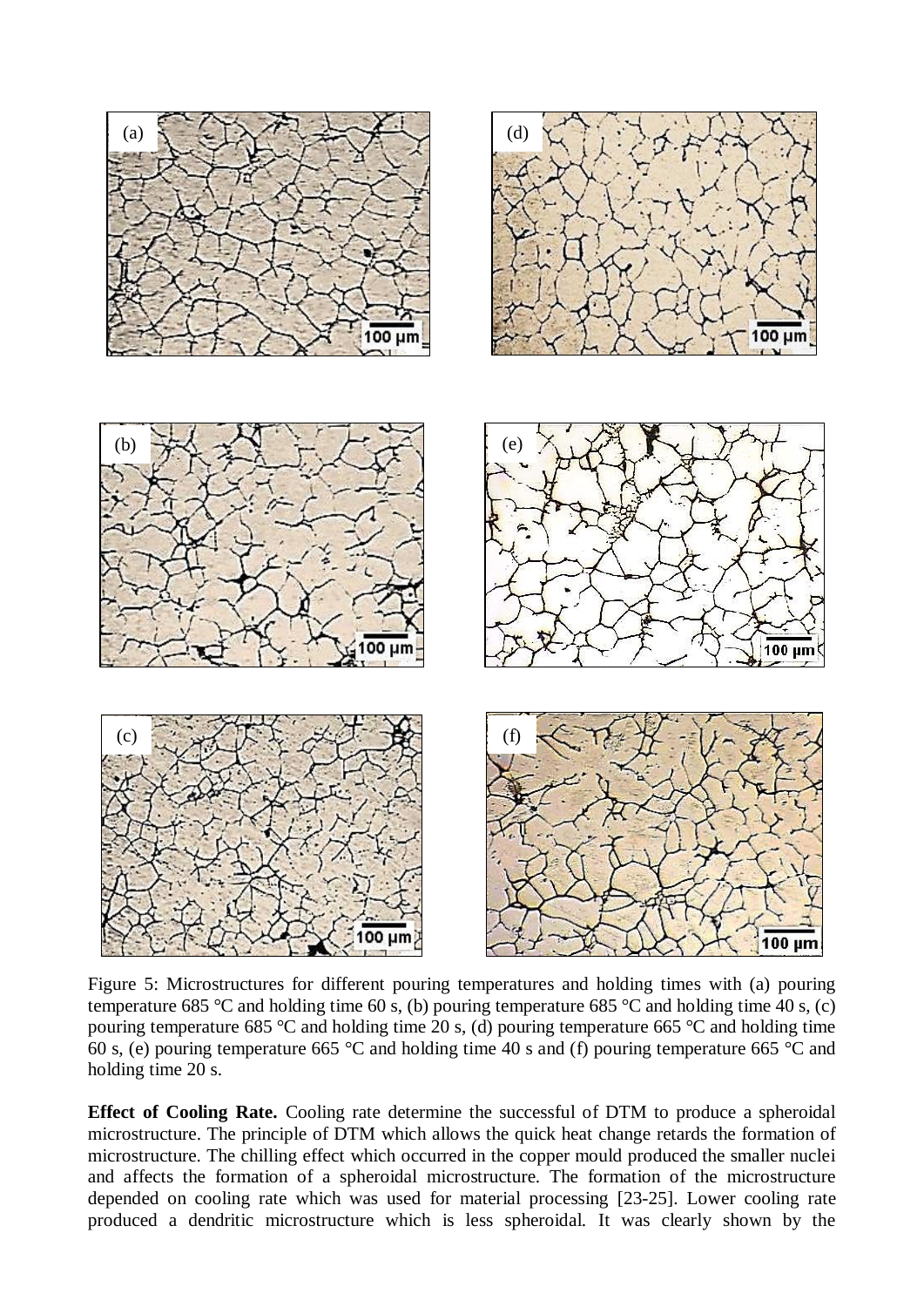microstructure produced with the cooling rate of 0.7 °C/s as in Fig. 4. The higher cooling rate produced more spheroidal microstructure feature which is important to SSM processing. In this work, the variation formation of microstructure was occur by the higher cooling rate used. The cooling rate of 1 °C/s within the copper mould shown a significant different compared with the cooling rate of 0.7 °C/s which was typically appear in sand mould. Similar cooling rate for the copper mould was normally occurred in the die casting mould. In order to produce more spheroidal microstructure for SSM feed stocks, the higher cooling rate was used. The cooling rate was influenced the formation of microstructure by the magnitude of undercooling temperature during solidification [26]. The undercooling is the difference between the equilibrium transformation temperature and temperature which the material cools before the start of phase transformation. The undercooling is become larger when the cooling rate is higher. The increment in undercooling increases the amount of nucleation which is ultimately results in a smaller grain size.

**Effect of Pouring Temperature.** Lower pouring temperature is the important parameter in producing a globular microstructure in DTM. The lower pouring temperature retards the formation of microstructure [19]. The literature shows the pouring temperature was the important factor in DTM which determines the successful of the process. The pouring temperature is related to the cooling rate. The lower pouring temperature leads to a higher cooling rate as less superheat has to be extracted. The higher pouring temperature leads to the slower cooling rate as more time needed by the systems to extract the heat from the above to below the liquidus temperature. The low pouring temperature which was used in this work produced a globular microstructure as the low pouring temperature helps to increase the cooling rate. The microstructure which was executed with the pouring temperature of 665 °C was more spherical compared with the pouring temperature of 685 °C.

**Effect of Holding Time.** The results show that fraction solid has influenced the formation of a microstructure. The formation of a globular microstructure was dominant at a higher fraction solid (see Fig. 5 (d)), which was accordance to 0.80 fraction solid. The fraction solid is one of the important parameter in SSM which determines the flow ability of the material, similar to flow ability in conventional casting process. The different fraction solids used in this experimental work showed the apparent changes in microstructure evolution. In SSM processing, the fraction solid was typically used in the range of 0.3 to 0.7 [14]. In this range, the material has the suitable microstructure features which able to produce more globular microstructure. However, 0.80 fraction solid which was used in this experiment produced a fine microstructure feature compared with other samples. The results show that, the formation of a globular microstructure for 7075 was higher at the higher volume of fraction solid. The formation of a less spheroidal microstructure in other specimens due to the specimens were quenched while it still in the liquidus condition. Thus, reduces the ability to transform to a globular microstructure.

# **Conclusion**

This paper has described the effect of a pouring temperature and a holding time to the evolution of the microstructure. The results obtained from the experimental works have shown that the combination of adequate pouring temperature and a holding time produced a globular microstructure. In particular, the cooling rate and volume of fraction solid play the important rules in determine the formation of a spheroidal microstructure. The higher cooling rate and higher volume of fraction solid which were used for SSM feedstock processing has produced a finer, globular and a uniform microstructure. The combination of pouring temperature at 665 °C and the holding time of 60 s which equivalent to fraction solid at 0.80, produced a spherical microstructure feature for the 7075 feedstock billets.

# **Acknowledgements**

The authors would also like to acknowledge the support from Dublin City University and the Ministry of Higher Education, Malaysia for funding this work.